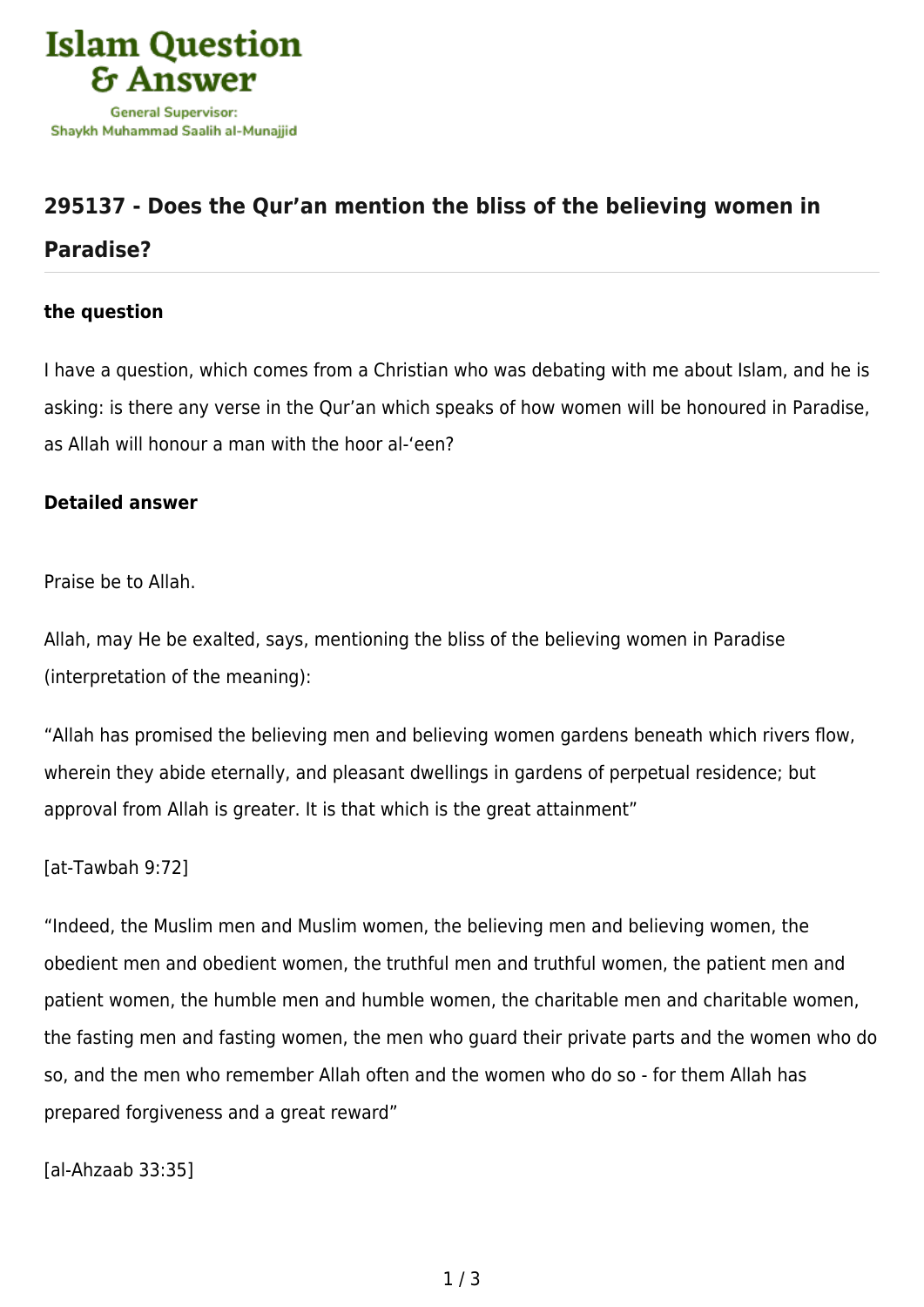

"[And] that He may admit the believing men and the believing women to gardens beneath which rivers flow to abide therein eternally and remove from them their misdeeds - and ever is that, in the sight of Allah, a great attainment"

[al-Fath 48:5]

"On the Day you see the believing men and believing women, their light proceeding before them and on their right, [it will be said], 'Your good tidings today are [of] gardens beneath which rivers flow, wherein you will abide eternally.' That is what is the great attainment"

### [al-Hadeed 57:12]

"And their Lord responded to them, 'Never will I allow to be lost the work of [any] worker among you, whether male or female; you are of one another. So those who emigrated or were evicted from their homes or were harmed in My cause or fought or were killed - I will surely remove from them their misdeeds, and I will surely admit them to gardens beneath which rivers flow as reward from Allah , and Allah has with Him the best reward'"

#### [Aal 'Imraan 3:195].

Moreover, in Paradise, the believing woman will have whatever her heart desires and will delight her eyes, such as has never even crossed her mind in this world, as Allah, may He be exalted, says (interpretation of the meaning):

"And no soul knows what has been hidden for them of comfort for eyes as reward for what they used to do"

#### [as-Sajdah 32:17]

"Circulated among them will be plates and vessels of gold. And therein is whatever the souls desire and [what] delights the eyes, and you will abide therein eternally"